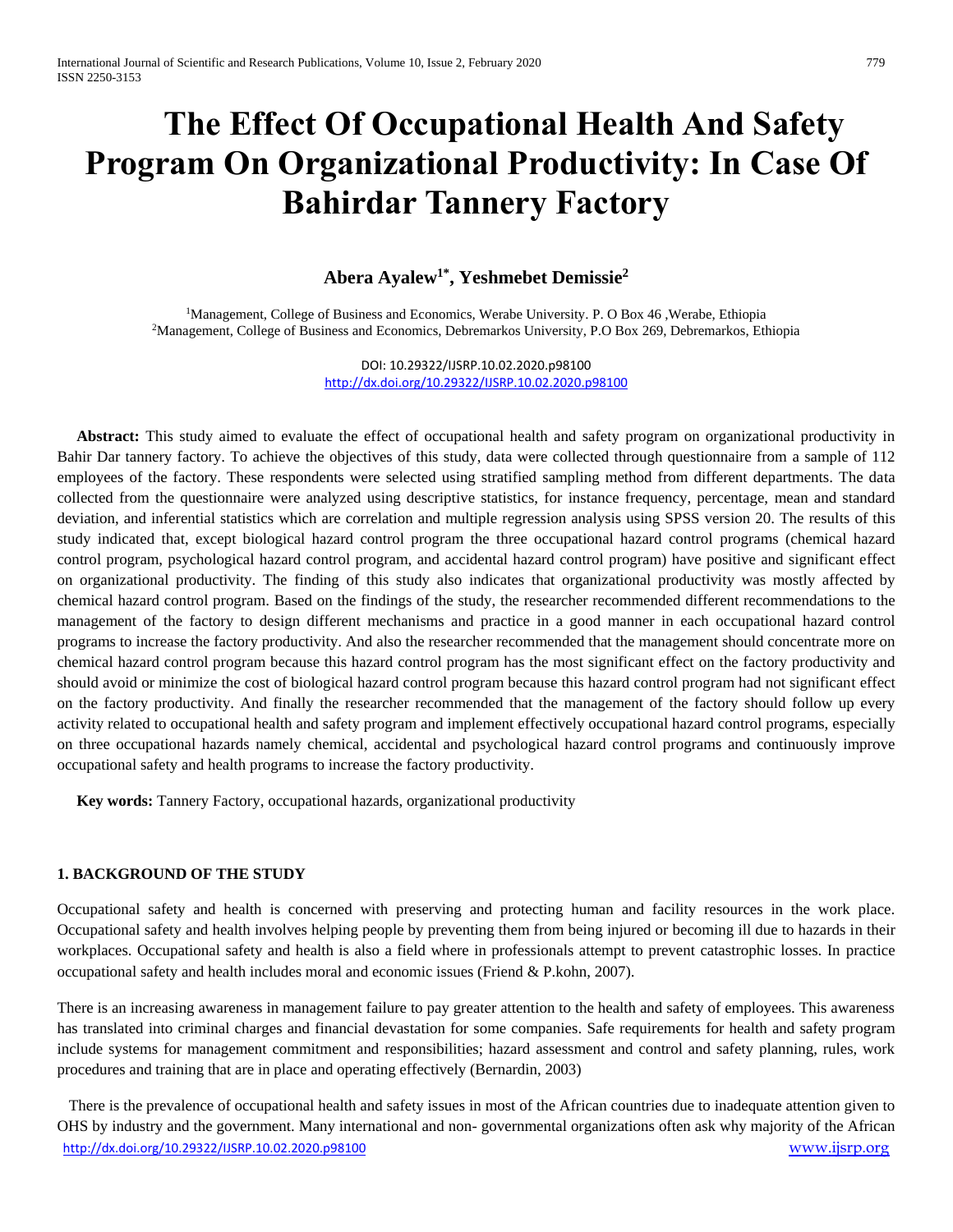International Journal of Scientific and Research Publications, Volume 10, Issue 2, February 2020 780 ISSN 2250-3153

countries are struggling to foster an effective occupational health and safety workplace. One perspective to the above concern is that majority of African countries have poor health and safety culture (Regional Committee for Africa Report, 2004)

Occupational health remains neglected in developing countries because of competing social, economic, and political challenges. Occupational health research in developing countries should recognize the social and political context of work relations, especially the fact that the majority of developing countries lack the political mechanisms to translate scientific findings into effective policies. Researchers in the developing world can achieve tangible progress in promoting occupational health only if they end their professional isolation and examine occupational health in the broader context of social justice and national development in alliance with researchers from other disciplines. An occupational health research paradigm in developing countries should focus less on the workplace and more on the worker in his or her social context (Apartner for social justice, 2004).

The current rapid economic development has brought changes in workplaces in developing countries, including Ethiopia. The organization of occupational health and safety services is not yet resilient enough to handle the growing demands for workers' health in the context of industrialization. There is limited information on the gaps and needs of occupational health services in workplaces in Ethiopia (Areview of situational analysis and needs assessment, 2016)

Occupational safety and health act can affect only unsafe work conditions. There are no standards that govern potentially unsafe employee behaviors (F.cascio & Nambudiri, 2013). Unsafe and unhealthy work environment is a serious problem that affects the performance of developing countries like Ethiopia manufacturing companies greatly. Because in manufacturing companies there are many different activities that influence effective health and safety program management. The problem concerned with occupational safety and health program on manufacturing companies especially the effect of safety and health program on organization productivity in tannery factory was not still now solved by many researchers, so the researcher initiated to study the effect of occupational health and safety program in Bahir Dar tannery factory.

# **1.2 Statement of the problem**

Occupational health and safety management system have many benefits of which the principle ones are; it is much easier to achieve and demonstrate legal compliance. Enforcement authorities have more confidence in organizations which have a health and safety management system in place. They insure that health and safety is given the same emphasis as other business objectives, such as quality and finance. They will also aid integration, where appropriate, with other management systems.

Close and continuous attention to health and safety is important because ill-health and injuries inflicted by the system of work or working conditions cause suffering and loss to individuals and their dependants. In addition, accidents and absences through ill-health or injuries result in losses and damage for the organization. This 'business' reason is very much less significant than the 'human' reasons given above but it is still a consideration, albeit a tangential one (Armstrong, 2006).

According to Students, (2016) inadequate occupational health and safety program has a greatest effect on the performance of the growing industrial business in Ethiopia such as tannery factory. Ethiopian tanneries still have strong difficulties producing finished leather which meets quality standards and that would allow either tannery directly or Ethiopian leather manufacturers to enter on the highly competitive international market. The problem is even more serious as the tanneries' profitability depends heavily on the share of output directly or indirectly exported, share that they have trouble increasing at levels that would make them financially stable. Tanneries are so poorly competitive because their business has evolved in a hazardous environment.

According to McCunney, (2001) to increase productivity, it is better to reduce absenteeism through good practice of occupational health and safety program. McCunney demonstrates that the health risks and failure of employees to participate in fitness and health promotion programmes are associated with higher rates of employee absenteeism. There is need for much emphasis on the employer's participation in ensuring that OHS programmes and policies are existent. If these OHS practices are set, it is more likely that the worker participates in order to preserve his/her life. However, absenteeism may be encountered but may be completely neither unjustified on medical grounds nor attributable to unsafe conditions or hazardous events in the workplace.

So to evaluate the effect of workplace hazard control programs and provide appropriate solution on tannery factory to improve productivity the researcher was started to study on Bahir Dar tannery factory, in this factory there is a problem of health and safety program management as the researcher review from 2017 G.C annual report of Bahir Dar tannery factory, this in turn employees of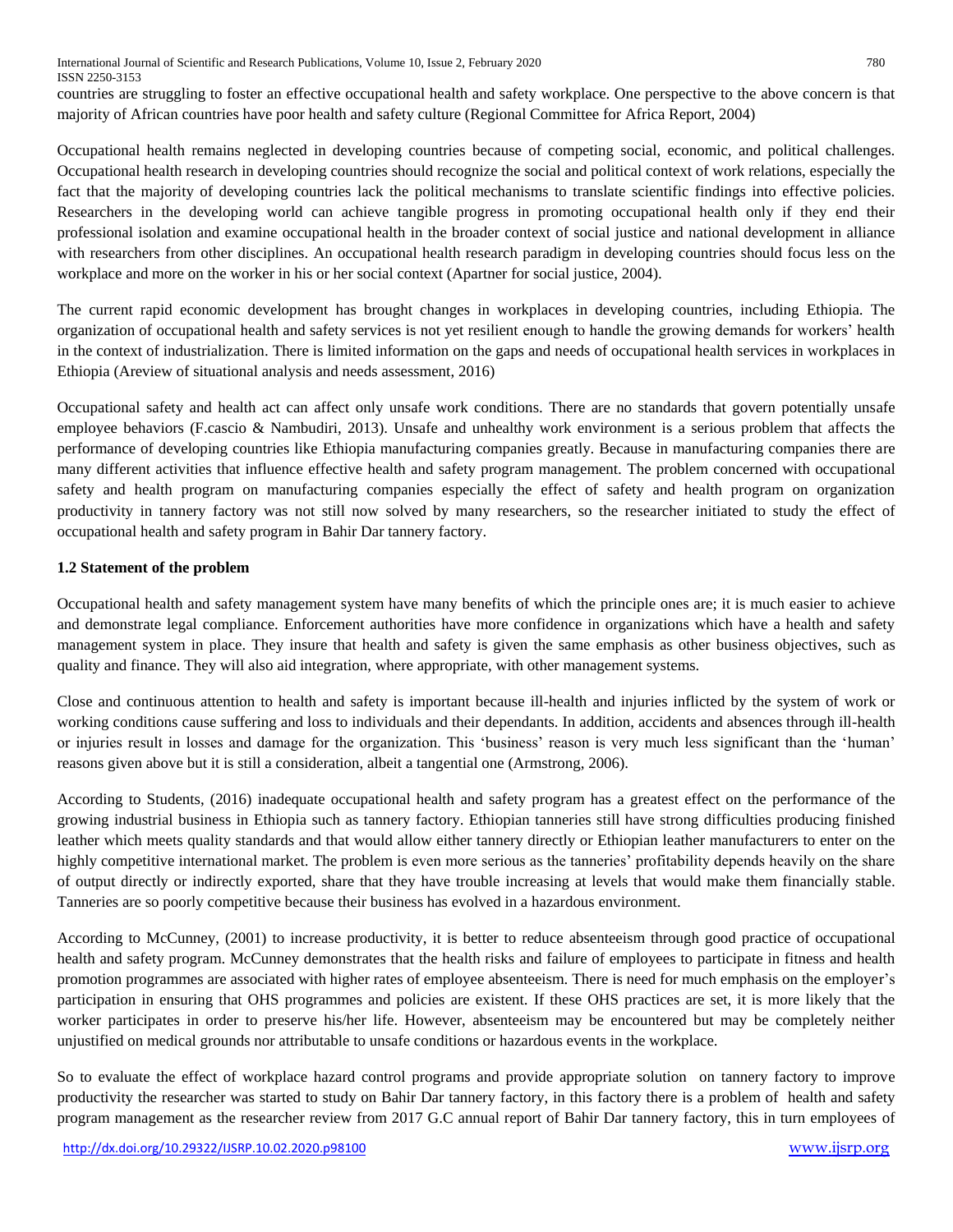International Journal of Scientific and Research Publications, Volume 10, Issue 2, February 2020 781 ISSN 2250-3153

the factory affected by this problem and because of this problem employees are absent from work for continuously such as because of inadequate biological hazard control program 7% of employees of the factory absent from work per month and because of inadequate chemical hazard control program 10% of employees are absent from work per month and from the total number of employees 8% of them are absent from work area per month because of inadequate psychological hazards control in addition to these 12% of the total employees of the factory also absent from work per month because of inadequate accidental hazard control program. From this report the researcher understands that absence of employees from workplace because of in adequate occupational hazard control programs may have effect on the factory productivity. Based on different literature and from the factory report including the researcher understanding from the factory report, the researcher started to study the effect of occupational hazard control program on Bahir Dar tannery factory productivity.

There are several studies that have been done in relation to occupational health and safety program such as, (Ahmad, Sattar, & Nawaz, 2016) conducted qualitative research through literature search on occupational health and safety in industries in developing world in Dera Ismail, khan, Pakistan concluded that occupational diseases and injuries are very common due to lack of adopting simple preventive measures.

And also Singh z. , (2015) conducted survey study on the prevalence and socioeconomic correlates of different health problems at textile industry in ludhinana city, Punjab, India concluded that the textile industry workers exposed to dyes, solvents and fibre dusts are more prone to different health related problems.

In addition to the above studies, Sembe & Ayuo,( 2017) conducted a survey on effects of selected occupational health and safety management practices on job satisfaction of employees in university campuses in Nakuru town, in Kenya concluded that the practice of occupational health and safety management practices leads to improved job satisfaction among employees.

Furthermore, Solomon, (2014) conducted descriptive survey design on the practice and challenges of occupational health and safety in Akaka and garment textile factory in Addis Ababa concluded that work in the factory severely affected worker's health, as most activities are insecure, hazardous and take place in unhealthy and unsafe environment.

However none of the studies conducted on the effect of occupational safety and health program on organization productivity especially on increase of employee absenteeism in work area in Bahir Dar tannery factory because as the researcher described in the above absence of employees in the work area leads to loss or damage for the organization . The reduction of absenteeism has great importance concerning skilled labor, especially in countries where there is a shortage of skilled labor like Ethiopia.

So the researcher was initiated to study the effect of occupational safety and health program on organization productivity in Bahir Dar tannery factory which is the most important industry in the city.

The results of this study have significant effect for various aspects.

#### **Policy makers**

It will give important development and implementation of occupational health and safety program through reflecting the most difficulties observed in occupational health and safety program and provide appropriate ways of occupational health and safety management program to minimize the effect of this program on organization productivity especially, in Bahir Dar tannery factory.

#### **For managers**

The research will also use as a guideline for manager of the factory to apply good safety and health management system in Bahir Dar tannery factory in order to improve the factory productivity through providing necessary information about the effect of occupational health and safety program on the factory productivity .

## **Academicians and researchers**

The result of this study will also use as a reference for the researcher successors who will study related research topic to the effect of occupational safety and health on organization productivity.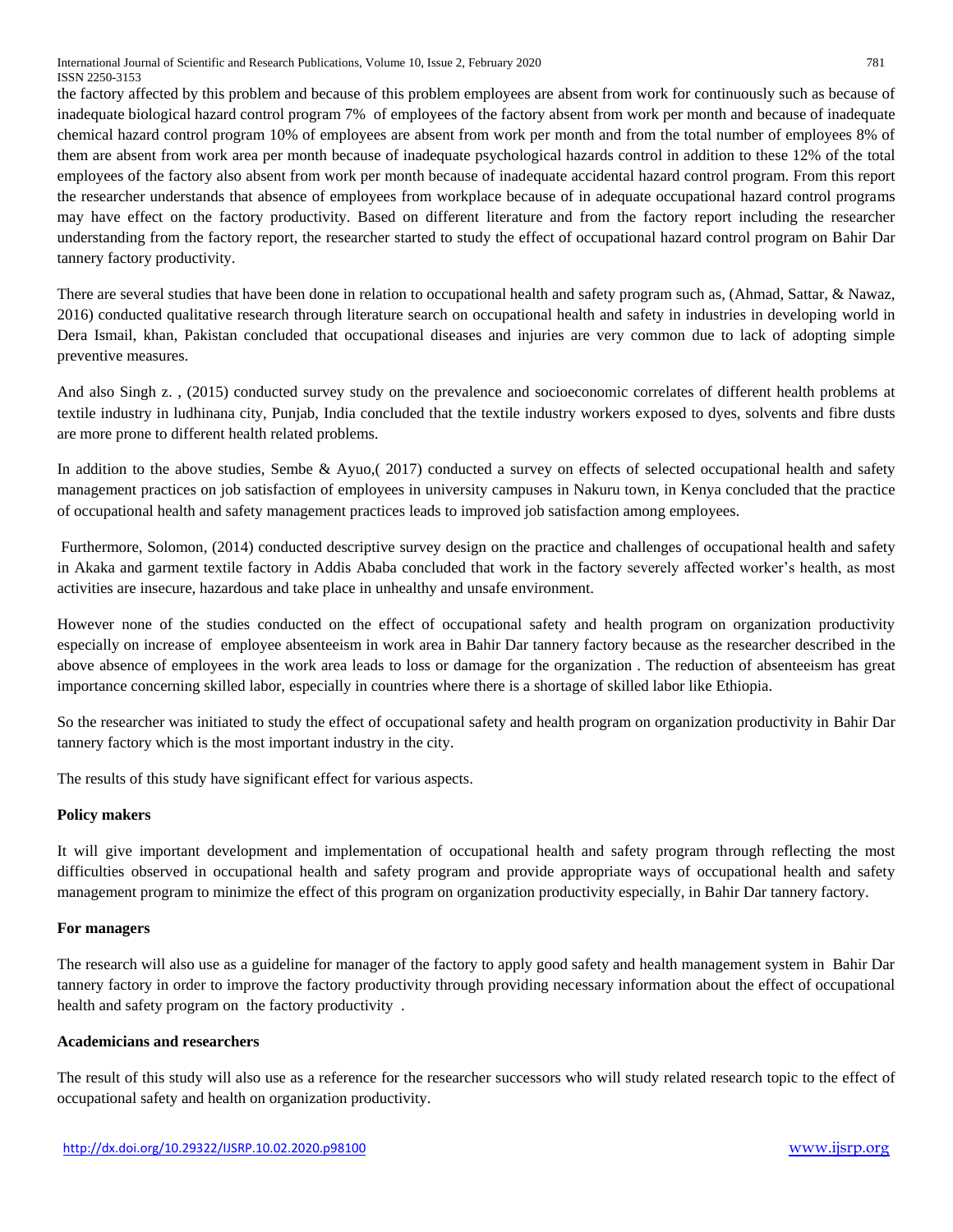The study was conducted on occupational health and safety program as independent variable and organizational productivity as dependent variable but from this general variables to have manageable and measurable study the researcher specified the variables in the following way; on the side of independent variable the researcher based the study on the effect of only four occupational hazard control programs these were accidental, chemical, biological and psychological hazard control programs among different occupational hazard control programs on the dependent variable side the researcher mainly based the study on only organizational productivity from among other organizational performance measurements and its specific study area was only Bahir Dar tannery factory. So in general the study was delimited to the effect of four occupational hazard control programs on organizational productivity in Bahir Dar tannery factory only.

# **2. Literature review**

#### **2.1 Introduction**

Occupational health is a multidisciplinary activity aimed at: the protection and promotion of the health of workers by preventing and controlling occupational diseases and accidents and by eliminating occupational factors and conditions hazardous to health and safety at work; the development and promotion of healthy and safe work, work environments and work organizations; the enhancement of the physical, mental and social well-being of workers and support for the development and maintenance of their working capacity, as well as professional and social development at work; Enabling workers to conduct socially and economically productive lives and to contribute positively to sustainable development.

#### **2.2 Theoretical review**

# **Nature of health and safety**

The first emphasis in risk management in most organizations is health, safety and security, which is discussed next. The terms health, safety, and security are closely related. The broader and somewhat more nebulous term is health, which refers to a general state of physical, mental, and emotional well-being. A healthy person is free from illness, injury, or mental and emotional problems that impair normal human activity. Health management practices in organizations strive to maintain the overall well-being of individuals. Typically; safety refers to a condition in which the physical well-being of people is protected. The main purpose of effective safety programs in organizations is to prevent work-related injuries and accidents (Mathis & H.jackson, 2008).

The system for managing safety and health should be integrated within the company's business culture and processes and total commitment on the part of management to making health and safety a priority is essential to a successful occupational health and safety programme in the workplace. It is only when management plays a positive role that workers view such programmes as a worthwhile and sustainable exercise (ALLI, 2001).

#### **2.1.3 Health and safety Programmes**

Occupational health programmes deal with the prevention of ill-health arising from working conditions. They consist of two elements: 1) occupational medicine, which is a specialized branch of preventive medicine concerned with the diagnosis and prevention of health hazards at work and dealing with any ill health or stress which has occurred in spite of preventive actions, and 2) occupational hygiene, which is the province of the chemist and the engineer or ergonomist engaged in the measurement and control of environmental hazards. Safety programmes deal with the prevention of accidents and with minimizing the resulting loss and damage to people and property. They relate more to systems of work than the working environment, but both health and safety programmes are concerned with protection against hazards, and their aims and methods are clearly interlinked (Armstrong, 2009)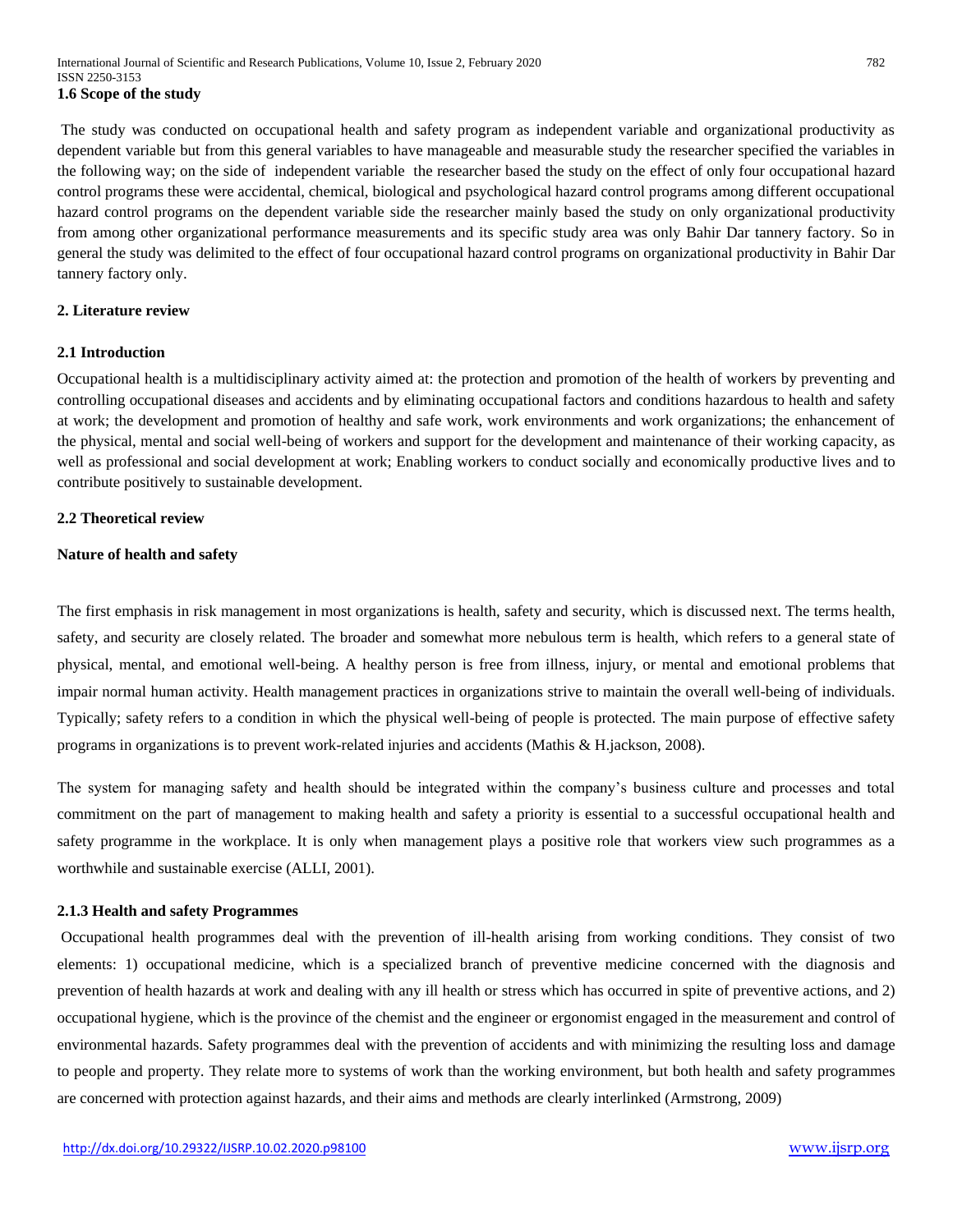Given the complexity and the extent of occupational health and safety problems, and the many causes of occupational hazards and work-related diseases, no single intervention would be sufficient in itself to constitute an effective occupational health programme. In order to have an impact, action has to proceed at various levels. The practical measures may vary, depending on the degree of technological, economic and social development of the country concerned, the type and extent of the resources available(ALLI, 2001).

# **2.1.4 Occupational Health Impacts**

The great variety of occupational health hazards makes quantification of their associated health risks and impacts at the global level very difficult. Some estimates have been based on the occupational injuries and diseases reported in official statistics notably ILO and World Bank documents. But a large number of injuries and diseases caused by workplace hazards are not reported (Joubert, 2002).

There are several different types of occupational health and safety losses safety professionals attempt to eliminate or control. Typical worker-related health and safety losses include injuries, illnesses, and fatalities. Workplace losses can include damaged equipment, damaged raw materials or finished products, damaged or destroyed facilities, downtime, service/production interruption, or loss of reputation (Friend & P.kohn, 2007).

# **2.3 Conceptual framework**

A conceptual framework is used to understand the place of and inform the direction of a research project. A complete conceptual framework will help you assess the goals for your own research and develop appropriate research questions and methodology.

A conceptual framework can be either graphic or narrative, or a combination of the two or in diagram form. In this research the researcher developed conceptual framework in the diagram form.

# **Fig 2.1. Conceptual framework**



#### **Source: from the above literature**

#### **The nature of Productivity**

According to Misikir, (2004) Productivity is a summary measure of the quantity and quality of work performance with resource utilization considered. Regardless of the type of production, economic or political system, the definition of productivity remains the same. Thus, though productivity may mean different things to different people, the basic concept is always the relationship between the quality and quantity of goods or service produced and the quantity of resource used to produce them. It can be measured at the level of the individual, group, or organization. From a manager's perspective, productivity in all cases reflect success or failure in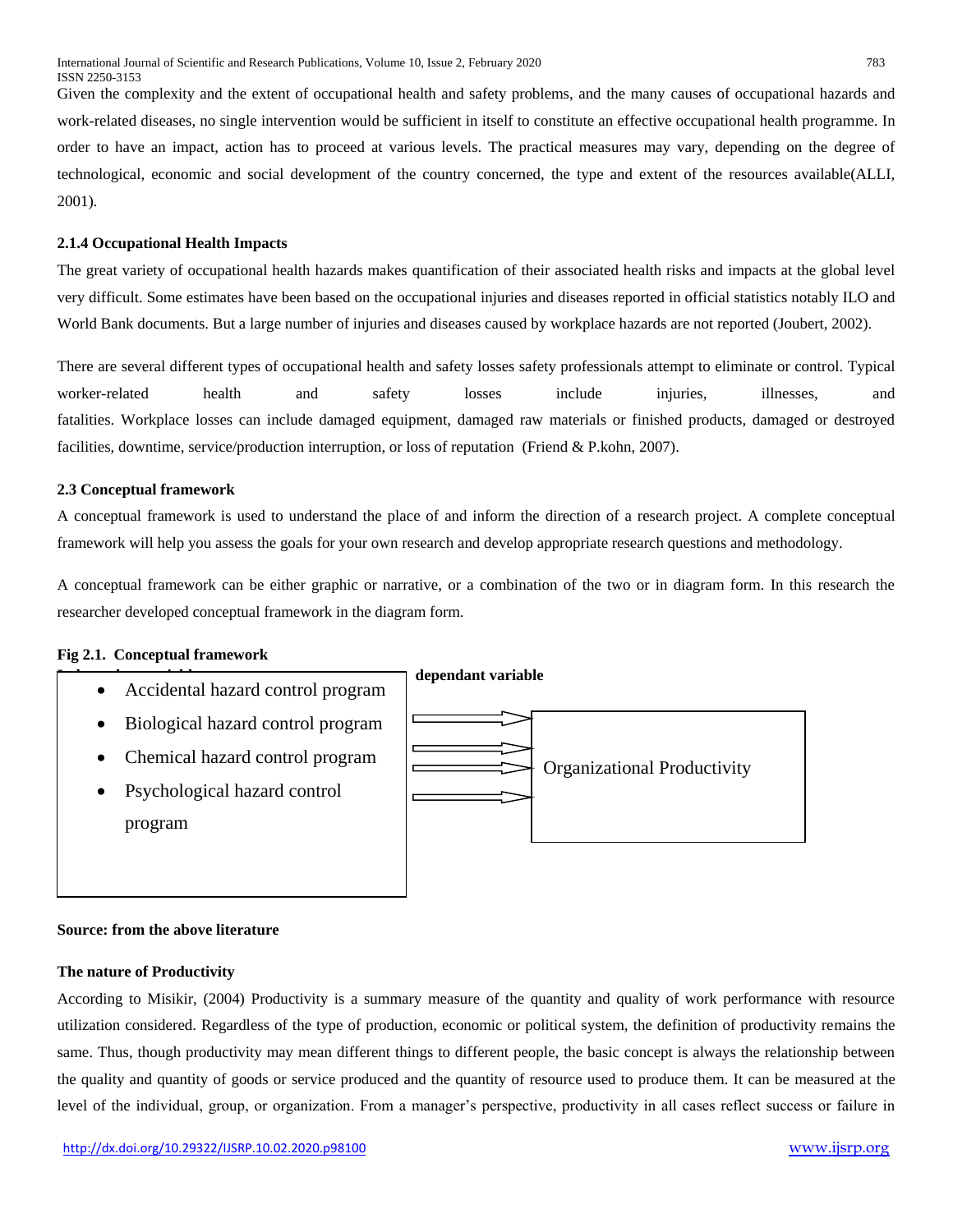producing goods and services in quantity, of quality, and with a good use of resources. In short it is the ratio of output value to input value. The output may be raised without an increase in productivity. That means the rate of the increment of input cost may be higher or the quality of the output may be decrease. The concept of productivity is also increasingly linked with quality of output, input, and process itself. Taking the definition of quality as conformance to requirements of the customer, productivity decreases as the quality of the output decrease. For example, in15 leather products, quality means leather without any defect on it. According to the number of this defect per square feet the grade of leather decreases from first grade to second grade, third grade …The value of the leather produced dramatically decreases as the grade of it decreases from 1, 2, 3…. This quality problem may come from skin disease during the animal life, improper slaughtering and skinning, bad preservation and improper processing in the factory. Therefore, the quality of the input and the process itself also affect productivity. Productivity is also linked with how the resources are utilized in the company. It is the function of achieving the maximum possible with minimum resource. The resources are manpower, material, equipment, spares and building, capital and time. The responsibility of achieving higher productivity rests on managing these resources efficiently. And the set of the set of the set of the set of the set of the set of the set of the set of the set of the set of the set of the set of the set of the set of the set of the set of the set of the set of the set

productivity doesn't come from working harder. This may increase output, but it also increases labor input. Similarly, using more capital or other production factors do not necessarily increase productivity. Productivity growth comes from working smarter. This means adopting new technologies or new techniques for production. Productivity can also be defined as the relationship between result and the time it takes to accomplish them. Time is often a good demonstrator since it is a universal measure, and it is beyond the human control. The less time taken to achieve the desired result, the more productive the system is. Generally, productivity should be considered as a comprehensive measure of how organizations satisfy the following criteria. Objective: the degree to which they are achieved.

Efficiency: how efficient resources are used to generate useful output.

Effectiveness: what is achieved compared with what is possible.

Comparability: how productivity performance is recorded over time.

#### **Empirical Review**

# **2.4 Accident report and investigation**

Accidents are not reported or recorded, therefore, they are not known to the management. The result is that accidents go unnoticed and no measures are taken to prevent occurrence of the same accidents in the future. Supervisors revealed that their duties do not include accident recording and reporting. They have not been furnished with an adequate job description. The result is that accidents are not prevented at all, thus putting the health of workers at risk. Workers are aware that they are not safe during work and their morale is low. This reduces productivity of workers (P.Katsuro, 2010). From this literature the researcher developed the following hypothesis;

#### **2.5 The impact of chemical exposures on workers' health**

The significant impact on an individual who has developed a disease as a result of chemical exposures may be incalculable. Certainly, the victims of such diseases often lose the ability to work, and support themselves and their families. The effects of the disease also impact the day-to-day quality of life, and the ability to maintain normal activities. In some cases, the victims die, and their families must deal with the loss of their loved one, as well as a loss of economic well being and stability. Enterprises also pay the price of such diseases through lost productivity, absenteeism, and workers' compensation programmes (ILO, 2014). From this literature the researcher developed the following hypothesis;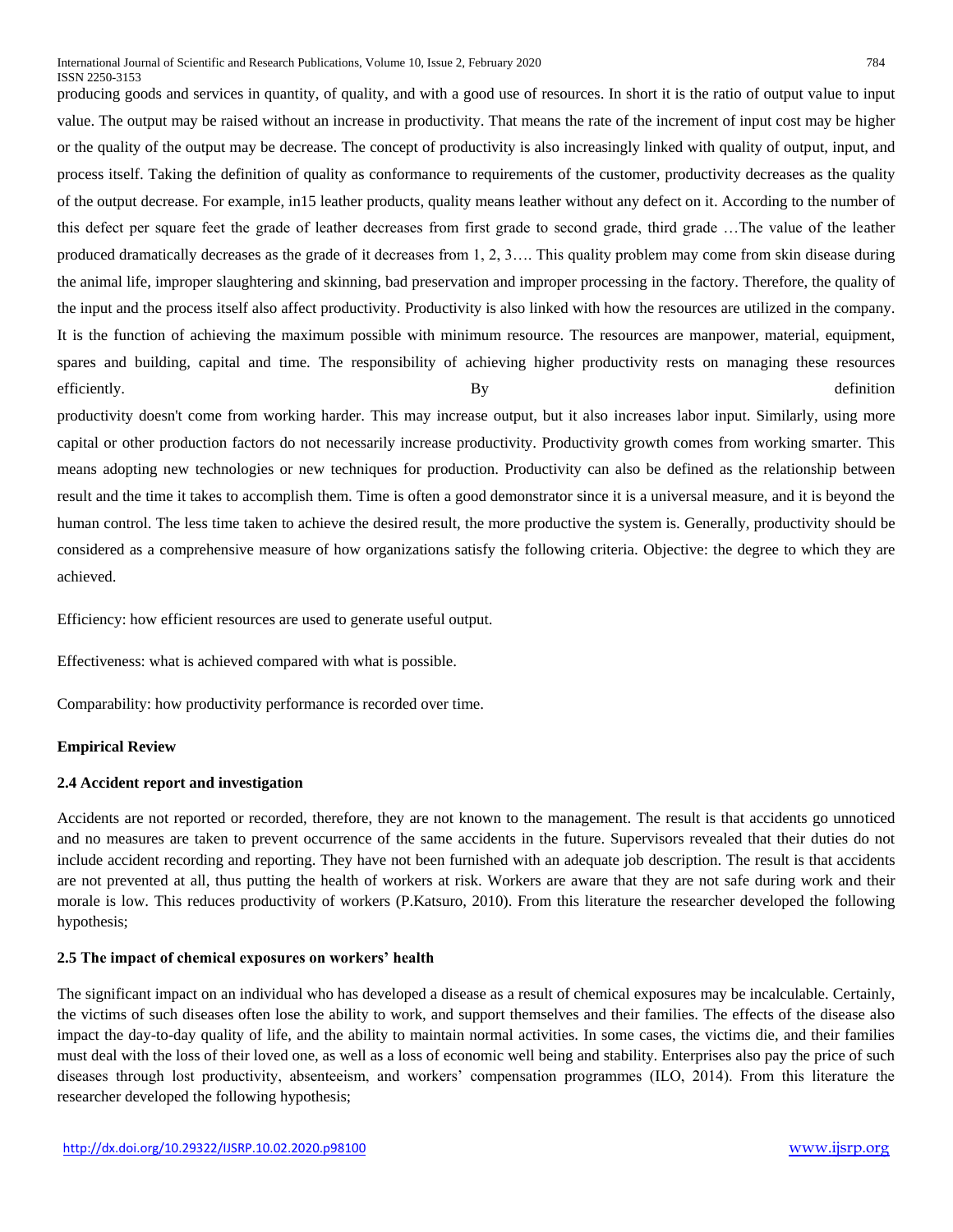#### **2.6 Biological hazard**

Biohazards include infective agents such as viruses, bacteria, protozoa and other microorganisms as well as animals and animal products, and plants and plant products that can cause infections, allergy, and toxicity or otherwise create a hazard to human health. While potential risk is highly variable, biohazards should be considered in the hazard profile for workplaces. Outdoor workers, those who work with animals, healthcare workers and others exposed to human body fluids are likely to be at higher risk of exposure to biohazards than workers in other occupations. Control of biohazards requires systematic, analytical application of a hierarchy of control that takes account of the nature of biohazard agent, the workplace, the nature of the work and the workers. The generalist OHS professional has an important role in the management of biohazards by working with healthcare and occupational health personnel to ensure that biohazards are systematically addressed in OHS management processes (Pryor, 2012). From the above literature the researcher developed the following hypothesis;

#### **2.7 Psychological health in the workplace**

Psychological health is a continuum that everyone experiences and is affected by. Having good psychological health is crucial to achieving overall health and well-being. The work environment is one of many settings that have an impact on psychological health. Some causes of poor psychological health are directly attributable to factors in the workplace, including, for instance, harassment or excessive workload. A wide body of evidence suggests that poor workplace psychological health negatively affects performance at both the individual and organizational

level. Among other outcomes, improving workplace psychological health can boost employee satisfaction, engagement, and productivity; it can also reduce health costs, employee turnover, and lost work time (Sarah Z. Wang & Eva A. Karpinski, 2016). The researcher developed this hypothesis from the above literature;

# **Research Gaps**

A lot of studies were conducted related to occupational health and safety program on organizational productivity, however, none of the studies conducted on the effect of occupational safety and health program on organization productivity especially on increase of employee absenteeism in work area in Bahir Dar tannery factory, because as the researcher described in the above absence of employees in the work area leads to loss or damage for the organization. The reduction of absenteeism has great importance concerning skilled labor, especially in countries where there is a shortage of skilled labor like Ethiopia, so the researcher was initiated to study the effect of occupational safety and health program on organization productivity in Bahir Dar tannery factory.

#### **Summary**

The independent variables were accidental, biological, psychological and chemical hazards. The dependent variable was organizational productivity in Bahir dar tannery factory in Bahirdar city, Ethiopia

#### **3. RESEARCH METHODOLOGY**

#### **3.1 Research design**

For this study the researcher employed descriptive and explanatory types of research designs. Descriptive research attempted to describes the extent of occupational hazard control programs and what happened in occupational hazard control program of the factory, while explanatory research design attempted to clarify and connect ideas to understand cause and effect relationship between dependent and independent variables that is occupational hazard control programs and organizational productivity. So in this study the researcher had used both descriptive and explanatory research designs.

#### **3.2 Research approach**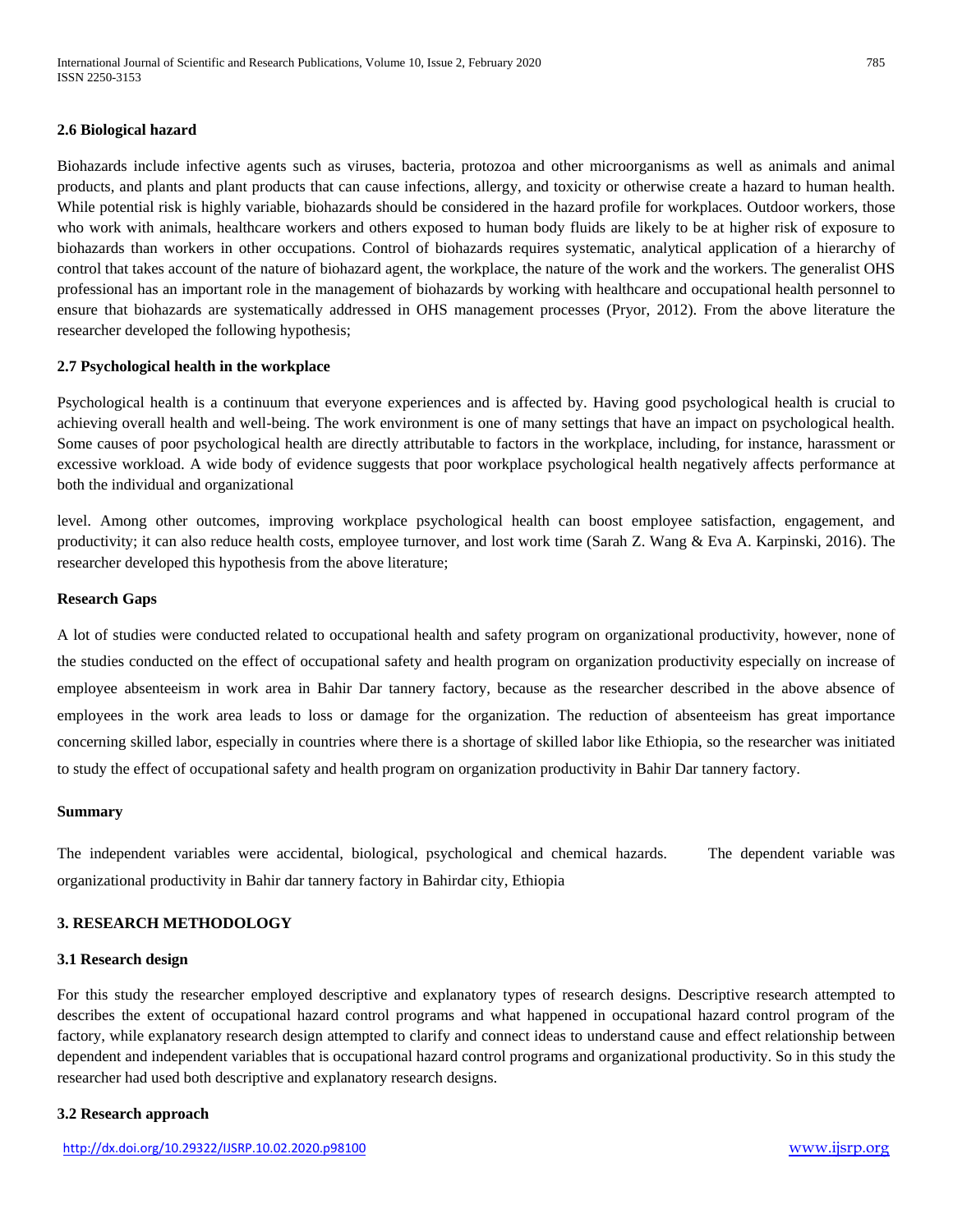To generate necessary information and come up with more rich and comprehensive data, the researcher was employed quantitative research approach for this study.

# **Target population**

Generally Bahir Dar tannery factory had 181 employees from this employees 25 of them were temporary and 156 of them were permanent employees ,so the researcher was concentrated the study on only permanent employees of the factory ,because permanent employees had accurate knowledge about the health and safety program because they are primarily exposed to the problem but temporary employees had not much more affected by the problem and they have not enough knowledge about the program ,because they move time to time and place to place ,so they had not accumulated knowledge about the effect of health and safety program on productivity of the factory; they come to the factory only to satisfy their need to get payment; they had not much attention about the factory productivity. So to get accurate and reliable information the researcher based the study only on 156 permanent employees the factory.

| $\overline{NO}$ | Department       | Total number of population in each<br>department |
|-----------------|------------------|--------------------------------------------------|
| $\mathbf{1}$    | Repairing        | 13                                               |
| $\overline{2}$  | Beam house       | 15                                               |
| 3               | Retaning         | 16                                               |
| $\overline{4}$  | Finishing        | 23                                               |
| 5               | Raw leather      | 12                                               |
| 6               | Pickle           | 9                                                |
| $\overline{7}$  | Glove            | 35                                               |
| 8               | Administration   | 33                                               |
|                 | Total population | 156                                              |

|  | Table 3.2 Summary of target population |
|--|----------------------------------------|
|  |                                        |

**Source: from HRM of the factory (2018)**

# **3.8 Sample size determination**

The population was large according to the researcher budget and time, so the researcher determined sample size to know what number of population the researcher would take to get accurate information for the study from a given population. Then the researcher was determined the sample size based on the formula of Yamane, (1967) which is a simplified formula for calculating the sample size for not very large enough and known population size. The formula is as follows;

 $n=\frac{N}{1+N}$  $1+N(e)2$ Where n= required sample size

N= total target population

E= level of precision or error

The determination also assumed 95% confidence level and 5% level of precision.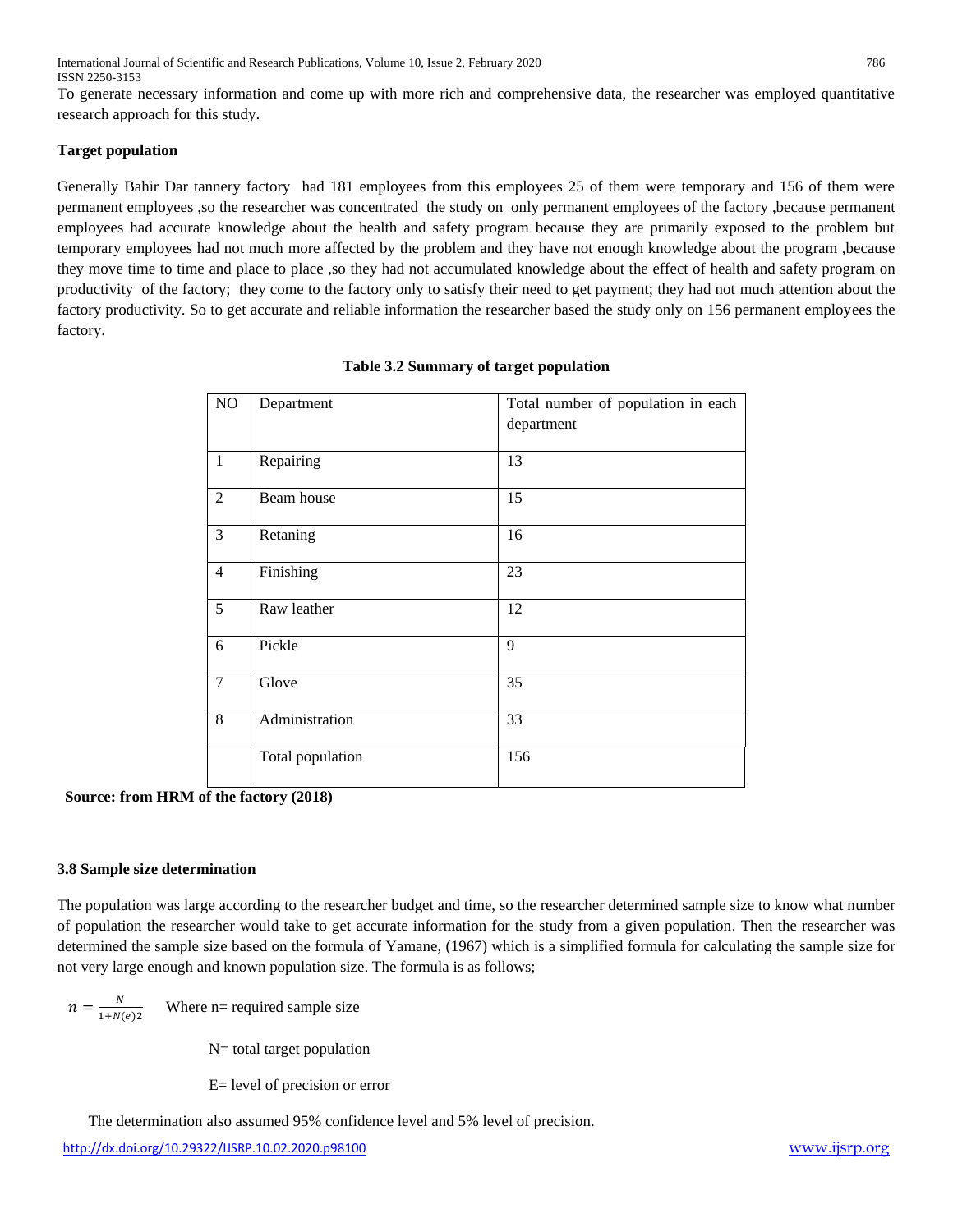| NO             | Department       | Total number of population in each<br>department | Sample from each department |
|----------------|------------------|--------------------------------------------------|-----------------------------|
| $\mathbf{1}$   | Repairing        | 13                                               | 9                           |
| $\overline{2}$ | Beam house       | 15                                               | 11                          |
| $\overline{3}$ | Retaning         | 16                                               | 11                          |
| $\overline{4}$ | Finishing        | 23                                               | 17                          |
| 5              | Raw leather      | 12                                               | 9                           |
| 6              | Pickle           | 9                                                | 6                           |
| $\tau$         | Glove            | 35                                               | 25                          |
| 8              | Administration   | 33                                               | 24                          |
|                | Total population | 156                                              | 112                         |

### **Table 3.2 Summary of sample size**

**Source: from HRM of the factory (2018)**

#### **3.9 Sampling technique**

The sampling technique that the researcher used was that stratified random sampling. Stratified random sampling is a technique which attempts to restrict the possible samples to those which are ``less extreme'' by ensuring that all parts of the population are represented in the sample in order to increase the efficiency (that is to decrease the error in the estimation) The reason to use stratified sampling technique for this study was the population had different heterogeneous departments. Thus, the factory had 8 departments that departments were: repairing, beam house, retaning, finishing, raw leather, pickle, glove and administration.

# **3.3 Type and source of data**

To accomplish this study the researcher used only primary type of data and from this primary data the source of data were employees of the factory, which enabled the researcher to meet the objective of the study outlined at the beginning or to meet ultimate objective of the study.

# **3.4 Methods of data collection**

The type of data collection method that the researcher used was only questionnaire method. In this instrument the researcher was used only close ended questionnaires. That close ended questionnaires was developed using an instrument called Likert scale from strongly disagree (1) to strongly agree (5) which were distributed to employees of the factory. This instrument was preferred, to get more flexible ideas from respondents and offered greater accuracy in judging their view.

#### **Method of data analysis**

The data was analyzed through both descriptive and inferential statistics by using computerized system that is SPSS version 20. From descriptive statistics frequency, percentage, mean and standard deviation were used. The reason for using descriptive statistics was the researcher wanted to summarize the data collected in tables for better understanding for the reader to easily examine the results. And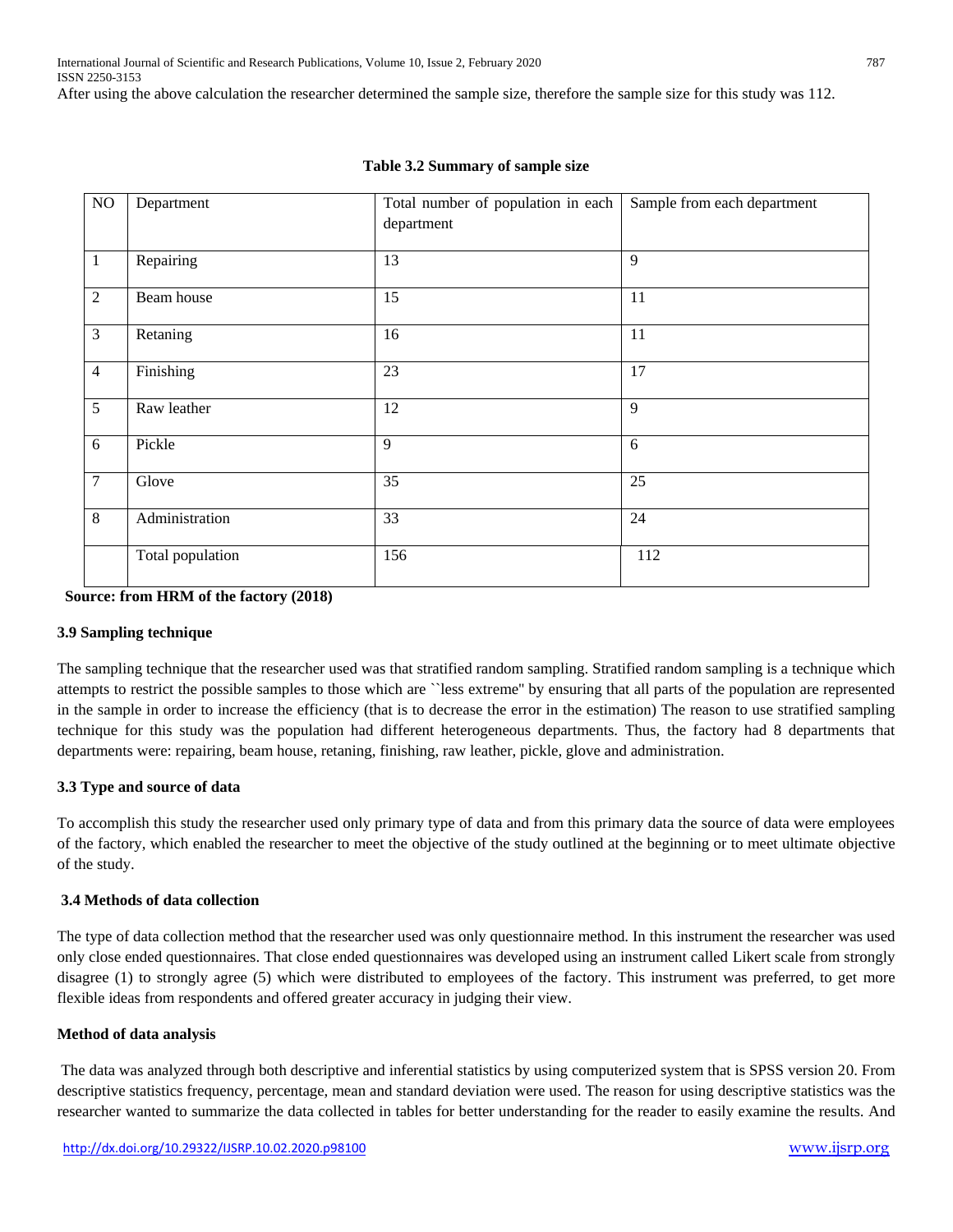International Journal of Scientific and Research Publications, Volume 10, Issue 2, February 2020 788 ISSN 2250-3153

from inferential statistics by using correlation and multiple regression model. Also the reason to use inferential statistics was the researcher wanted to generalize and make predictions from the results of the data.

#### **3.10 Methods of data presentation**

After collecting the data, the researcher presented quantitative data through tabular method of presentation, frequency and percentage. Qualitative data was presented descriptively.

#### **4. Finding and discussion**

#### **4. 1 Introduction**

This chapter presents background information of respondents, the analysis, discussion and inferences made on the basis of the responses obtained. Statistical methods of analysis were discussed, which included a descriptive, correlation and multiple regression analysis using SPSS version 20 and inferences were made based on the result. The study was basically made to know the effect of four occupational hazards as independent variables and organizational productivity as dependent variable.

#### **4.6.1 Reliability test**

To establish reliability of the instruments, the researcher tested the reliability of the items which were developed for respondents in Bahir Dar tannery factory. As shown in the table 4.12 below, reliability of data was checked by applying Cronbach's Alpha which measures internal consistency by dispatching questionnaires to 112 respondents, from these 97 questionnaires were returned back. Cronbach's alpha reliability test was run on the data collected to determine the reliability of the data. According to Mekdes, (2015) test of reliability on her research, reliability of the items developed for respondents were tested and proved by using all the items Cronbach's alpha value. Nunally, (1978) suggested that the minimum of 0.70 would be an acceptable level. Results showed that the Cronbach's Alpha coefficient obtained from the whole item for this study was 0.856 which indicate the instruments were reliable.

# **Table 4.12 Reliability test Reliability Statistics**

| Cronbach's | N of Items |
|------------|------------|
| Alpha      |            |
|            |            |
| .856       | 28         |
|            |            |

 **Source: from field survey SPSS output (2018)**

#### **4.2 Response rate**

One hundred twelve questionnaires were distributed to Bahir Dar tannery factory employees. From these questionnaires 97 questionnaires were returned but 15 questionnaires were not returned. The percentage of the useable questionnaire was 86.6 percent. This response rate is acceptable and representative and conforms to Mugenda, (1999) stipulation that a response rate of 50% is adequate for analysis and reporting; a rate of 60% is good and a response rate of 70% and over is excellent. Therefore, the response rate of this study is excellent.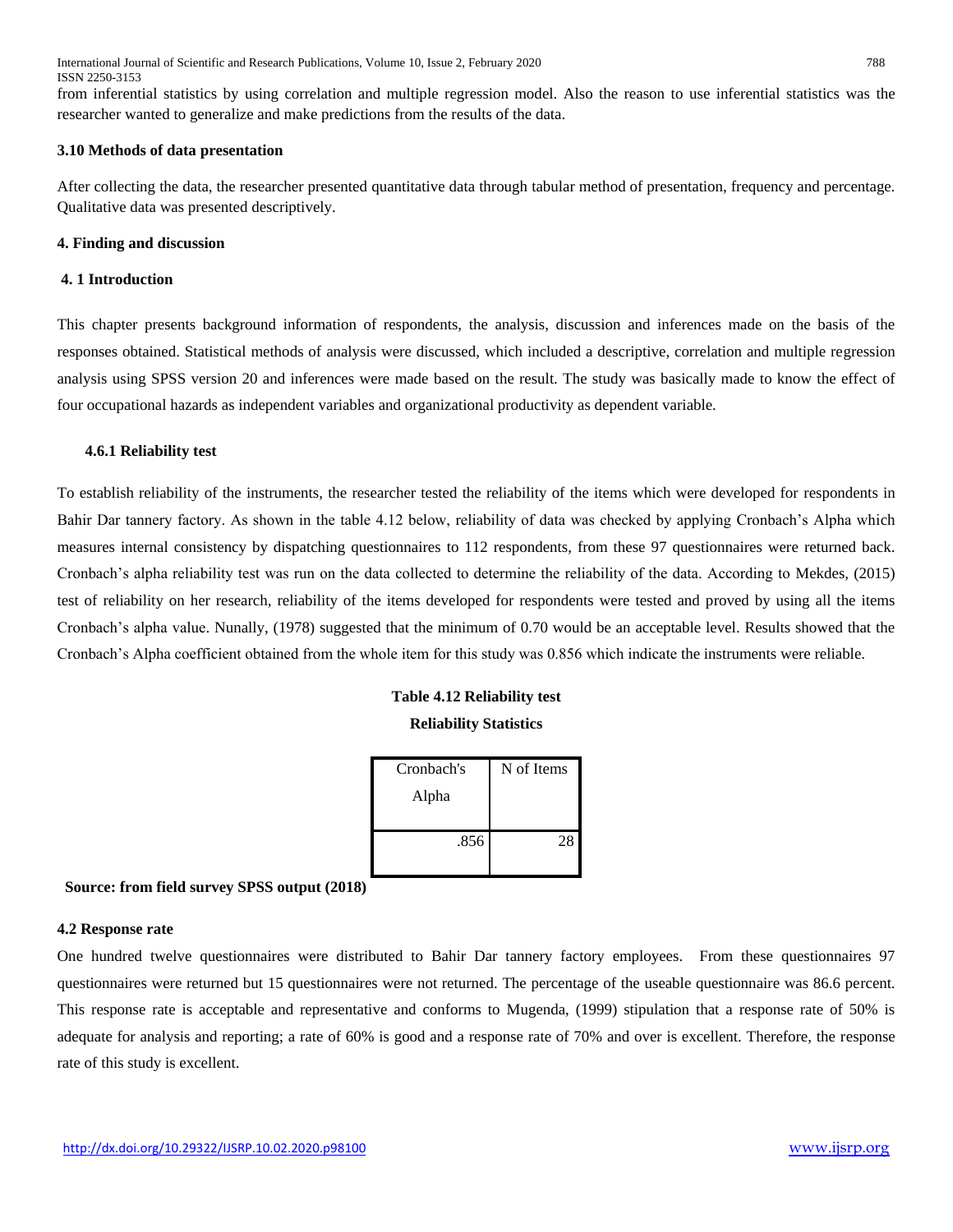The demographic characteristics or profile for this study include sex, age, educational qualification, experience and marital status. This aspect of the analysis deals with the personal data on 97 respondents of the questionnaires given to them. The table below shows the details of background information of the respondents.

|       |        | Frequency | Percent |
|-------|--------|-----------|---------|
|       | Male   | 68        | 70.1    |
| Valid | Female | 29        | 29.9    |
|       | Total  | 97        | 100.0   |

**Table 4.1 Sex distribution of respondents**

**Source: from field survey SPSS output (2018)**

Table 4.1 shows that 68(70.1%) of respondents were males the remaining 29(29.9%) of respondents were females this indicates that the organization has more male employees than females.

| Table 4.2 Age distribution of respondents |
|-------------------------------------------|
|-------------------------------------------|

|       |               | Frequency | Percent |
|-------|---------------|-----------|---------|
|       |               |           |         |
|       | below 25      | 30        | 30.9    |
|       | $25-30$ years | 32        | 33.0    |
|       | 30-35 years   | 22        | 22.7    |
| Valid | $35-40$ years | 6         | 6.2     |
|       | 40-50 years   | 6         | 6.2     |
|       | above 50      | 1         | 1.0     |
|       | Total         | 97        | 100.0   |

# **Source: from field survey SPSS output (2018)**

Table 4.2 shows that 30(30.9%) of respondents age was below 25 years and 32(33%) of the respondents age was found between 25-30 years and 22(22.7%) of the respondents age was found between 30-35 years and 6(6.2%) of respondents age was found between 35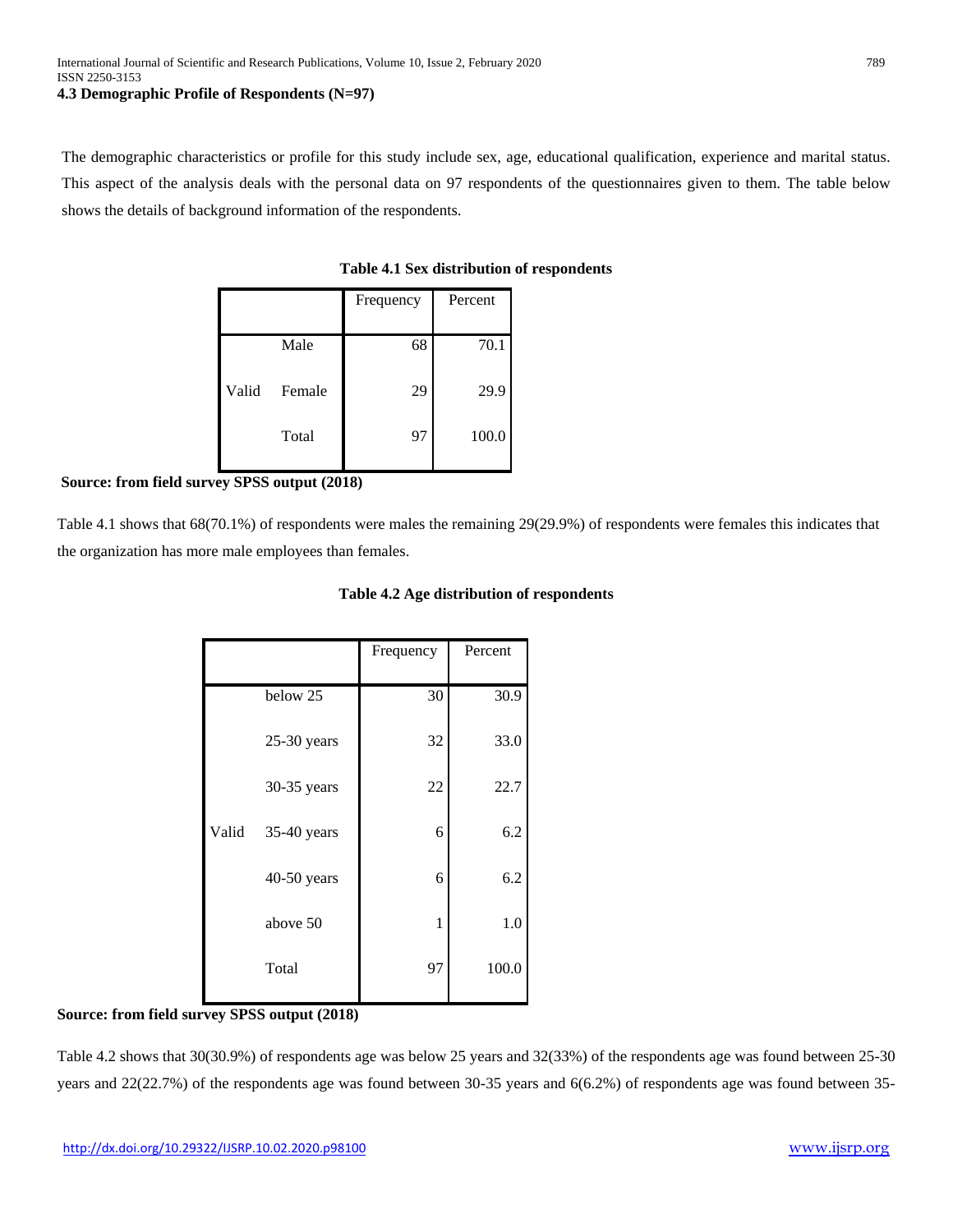40 years and 6(6.2%) of respondents age was found between 40-50 years and also 1(1%) of the respondent age is above 50 year. This

indicates that the organization has more young and productive manpower.

|       |         | Frequency | Percent |
|-------|---------|-----------|---------|
|       | Diploma | 73        | 75.3    |
| Valid | Degree  | 24        | 24.7    |
|       | Total   | 97        | 100.0   |

# **Source: from field survey SPSS output (2018)**

Table 4.3 indicates that 73(75.3%) of respondents were diploma graduated and 24(24.7%) of respondents were first degree graduated. This indicates that the organization has low educated manpower.

|       |                       | Frequency | Percent |
|-------|-----------------------|-----------|---------|
|       |                       |           |         |
|       | less than 5           | 32        | 33.0    |
|       | $5-10$ years          | 41        | 42.3    |
| Valid | $10-15$ years         | 15        | 15.5    |
|       | greater than 15 years | 9         | 9.3     |
|       | Total                 | 97        | 100.0   |
|       |                       |           |         |

# **Table 4.4 Work experience distribution of respondents**

# **Source: from field survey SPSS output (2018)**

Table 4.4 shows that 32 (33%) of respondents have less than 5 year experience and 41(42.3%) respondents have between 5-10 year experience and 15(15.5%) of respondents have between 10-15 year experience and also 9(9.3%) of respondents have greater than 15 years experience. This indicates that the organization has moderate experienced employees.

| Table 4.5 Marital status distribution of respondents |
|------------------------------------------------------|
|------------------------------------------------------|

|               | Frequency | Percent |
|---------------|-----------|---------|
| Valid Married | 53        | 54.6    |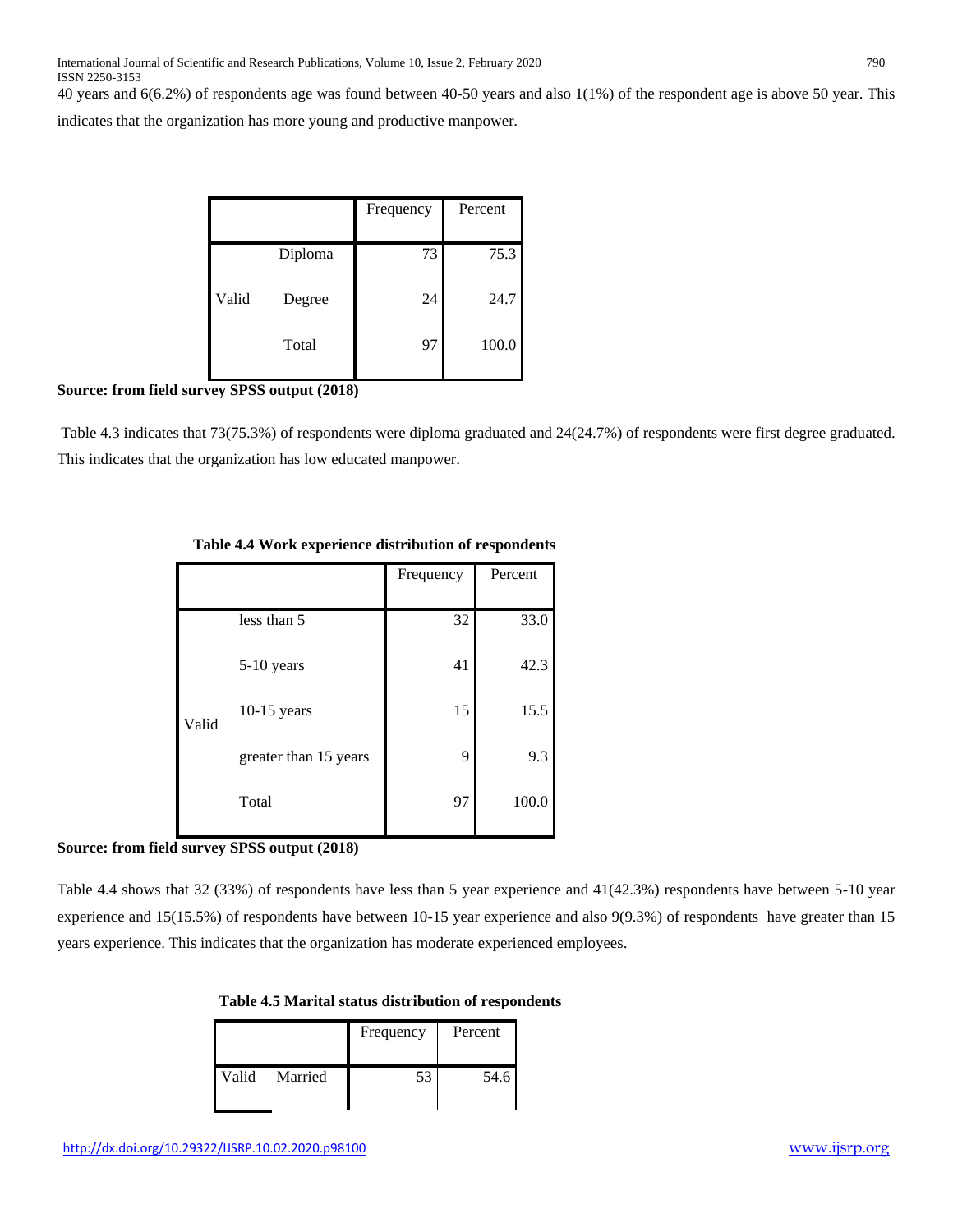| Single   | 40 | 41.2  |
|----------|----|-------|
| Divorced | 4  | 4.1   |
| Total    | 97 | 100.0 |

# **Source: from field survey SPSS output (2018)**

Table 4.5 indicated that 53(54.6%) of respondents were married and 40(41.2%) of respondents were single and also 4(4.1%) of respondents were divorced. so in general this indicates that the organization has more married employees.

# **Table 4.6 Accidental hazard control program**

# **Descriptive Statistics**

| Accidental hazard control program                                        | Mean | Std. Deviation |
|--------------------------------------------------------------------------|------|----------------|
| Primary measures are taken before any accident occurred.<br>$\bullet$    | 2.68 | 1.255          |
| Equipments are assigned at the right time and place for the<br>$\bullet$ | 2.71 | 1.407          |
| right person.                                                            |      |                |
| I am not work on dangerous or moving equipment.<br>$\bullet$             | 3.09 | 1.200          |
| Machines (equipments) are adequately guarded.<br>$\bullet$               | 2.94 | 1.273          |
| There is proper house keeping.<br>$\bullet$                              | 2.82 | 1.275          |
| I work my task with appropriate skill for that task.<br>$\bullet$        | 3.15 | 1.064          |
| <b>Grand mean</b>                                                        | 2.9  | 1.245          |

#### **Source: from field survey SPSS output (2018)**

As table 4.6 indicated that regarding to accidental hazard control program the respondents gave their disagreement about primary measures before any accident occurred, equipments are assigned at the right time and place for the right person, I am not work on dangerous or moving equipment, machines are adequately guarded, there is proper housekeeping and I work in activities that are operated with appropriate skill with a mean and standard deviation of 2.68, 1.255; 2.71, 1.407; 3.09,1.200; 2.94, 1.273; 2.82, 1.275; 3.15,1.064 respectively. And the grand mean 2.9 indicated that there is no good performance of accidental hazard control program in the factory.

# **Table 4.7 Chemical hazard control program Descriptive Statistics**

| Chemical hazard control program                                                                                    | Mean | <b>Std. Deviation</b> |
|--------------------------------------------------------------------------------------------------------------------|------|-----------------------|
| Chemicals in the factory are labeled and classified properly.<br>$\bullet$                                         | 3.14 | 1.331                 |
| Workers that are dealing with chemicals trained or certified in<br>$\bullet$<br>handling those specific chemicals. | 3.10 | 1 279                 |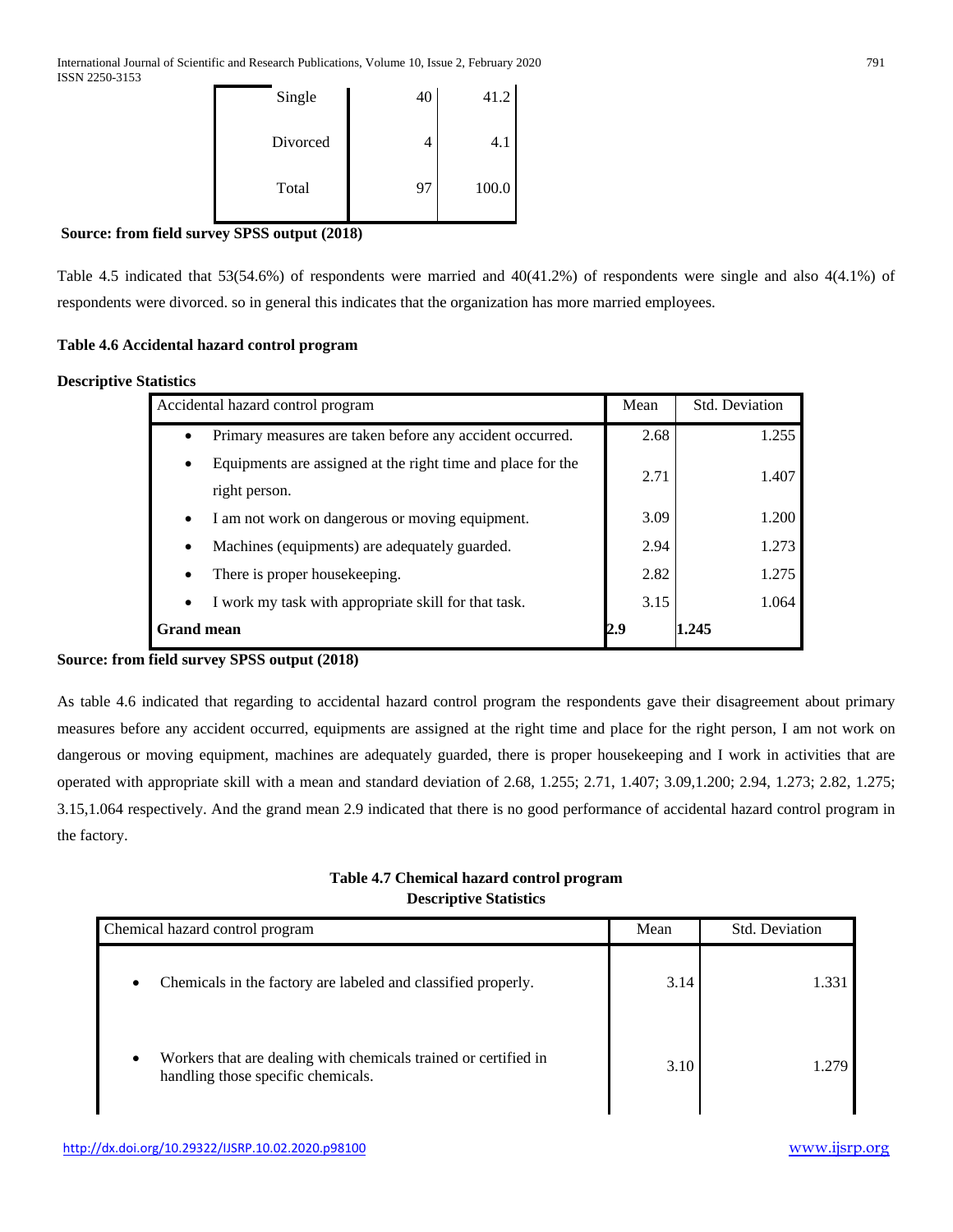International Journal of Scientific and Research Publications, Volume 10, Issue 2, February 2020 792 ISSN 2250-3153

| Provisions are supplied for possible chemical accidents.<br>٠                               | 3.10  | 1.403   |
|---------------------------------------------------------------------------------------------|-------|---------|
| There are adequate skilled chemists that work around the factory<br>$\bullet$<br>chemicals. | 3.27  | 1.212   |
| There is safe disposal of dangerous chemicals and containers.                               | 3.49  | 1.339   |
| There is right safety equipment for each chemical.                                          | 3.07  | 1.244   |
| <b>Grand mean</b>                                                                           | 3.195 | 1.30133 |

#### **Source: from field survey SPSS output (2018)**

Table 4.7 indicated that regarding to chemical hazard control program respondents gave their disagreement about chemicals in the factory are labeled and classified properly, workers that are dealing with chemicals trained or certified in handling those specific chemicals, provisions are supplied for possible chemical accidents, there are adequate skilled chemists that work around the factory chemicals, There is safe disposal of dangerous chemicals and containers and there is right safety equipment for each chemical with a mean and standard deviation of 3.14, 1.331;3.10, 1.279; 3.10, 1.403; 3.27, 1.212; 3.49, 1.339; 3.07, 1.244 respectively. This individual mean and grand mean 3.195 showed that there is no good performance of chemical hazard control program in the factory because the individual as well as the average mean of respondents response were below 3.5.

# **Table 4.8 Biological hazard control program Descriptive Statistics**

| Biological hazard control program                                                 | Mean         | Std. Deviation |
|-----------------------------------------------------------------------------------|--------------|----------------|
| am not exposed to waste materials effect that can cause illness<br>$\bullet$      | 2.68         | 1.497          |
| trough inhalation.                                                                |              |                |
| There is proper disposal of available biological hazards.<br>$\bullet$            | 3.57         | .912           |
| Employees who work around biological hazards have the right<br>$\bullet$          | 3.37         | 1.158          |
| protective equipment to be safe.                                                  |              |                |
| There is regular training of workers about risks posed by biological<br>$\bullet$ | 3.36         | 1.091          |
| agents and how they can be handled safely.                                        |              |                |
| <b>Grand mean</b>                                                                 | <b>B.245</b> | 1.1645         |

#### **Source: from field survey SPSS output (2018)**

<http://dx.doi.org/10.29322/IJSRP.10.02.2020.p98100> [www.ijsrp.org](http://ijsrp.org/) Table 4.8 showed that regarding with biological hazard control program respondents gave their disagreement about I am not exposed to waste materials effect that can cause illness trough inhalation, there is proper disposal of available biological hazards, employees who work around biological hazards have the right protective equipment to be safe and there is regular training of workers about risks posed by biological agents and how they can be handled safely with a mean and standard deviation of 2.68, 1.497; 3.57, 0.912; 3.37,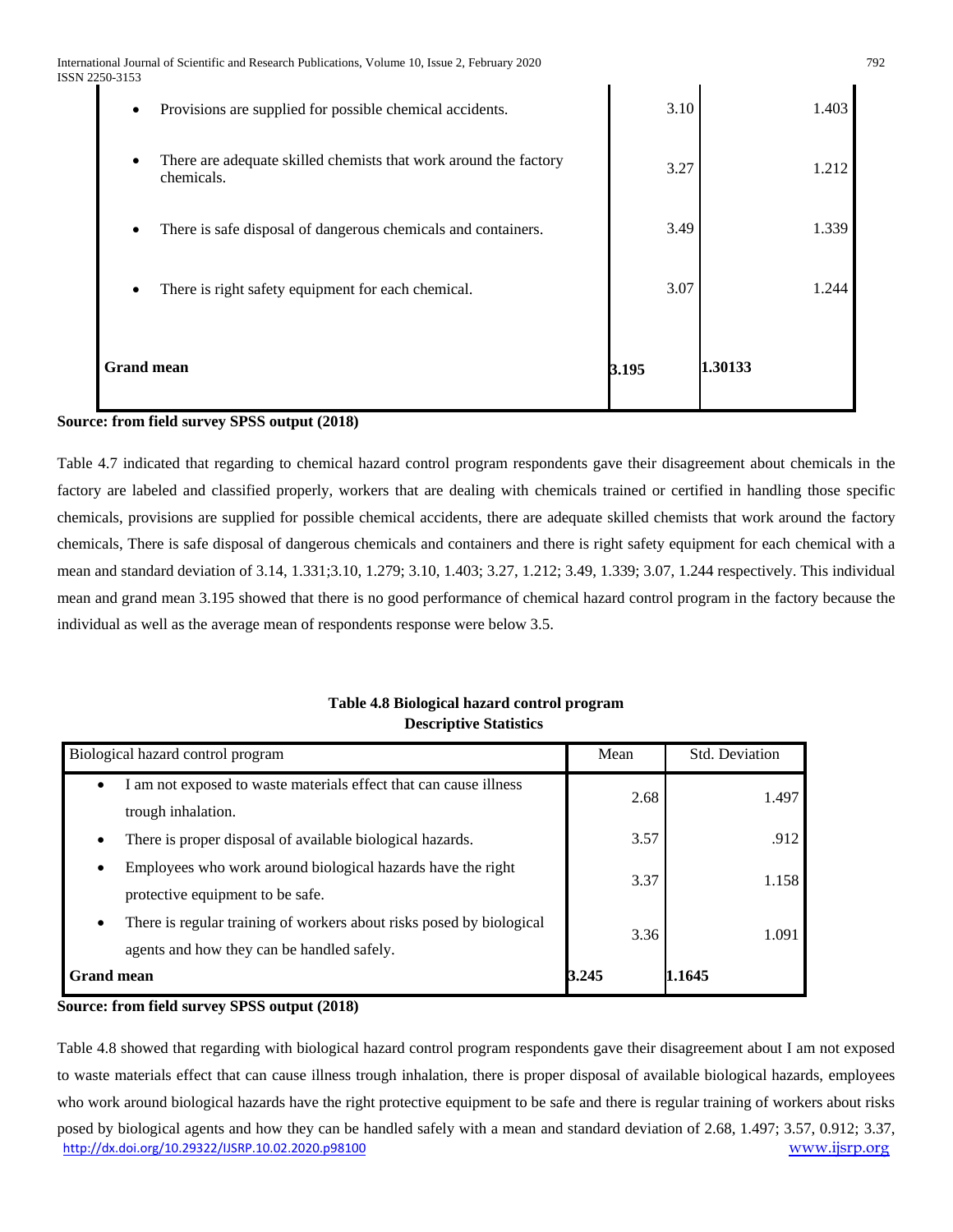1.158; 3.36, 1.091 respectively. This individual mean and the grand mean 3.245 indicated that there is no good performance of biological hazard control program in the factory because the individual as well as the grand mean of respondents response were below

# **Table 4.9 Psychological hazard control program Descriptive Statistics**

| Psychological hazard control program                                                        | Mean  | Std. Deviation |
|---------------------------------------------------------------------------------------------|-------|----------------|
| I am not work alone in the factory.<br>$\bullet$                                            | 3.36  | 1.091          |
| Assistance is readily available in the factory if you are injured<br>or ill.                | 2.97  | 1.357          |
| I take adequate training before a new technology applied in the<br>factory to avoid stress. | 2.77  | 1.262          |
| I work in flexibly arranged work area.                                                      | 3.02  | 1.275          |
| I have freedom to modify work to accommodate physical<br>aspects of aging.                  | 2.56  | 1.299          |
| I have appropriate break for my work.                                                       | 2.93  | 1.166          |
| There is identification of work alone situations and control<br>strategy development.       | 2.82  | 1.307          |
| There is regular review of hazard assessment of related to<br>psychological hazards.        | 2.78  | 1.285          |
| There is recognition of hazards by considering there is variance                            |       |                |
| for each worker and situation and develop action plan                                       | 3.04  | 1.181          |
| accordingly.                                                                                |       |                |
| <b>Grand mean</b>                                                                           | 2.916 | 1.247          |

# **Source: from field survey SPSS output (2018)**

Table 4.9 showed that respondents gave their disagreement about I am not work alone in the factory, assistance is readily available in the factory if you are injured or ill, I take adequate training before a new technology applied in the factory to avoid stress, I work in flexibly arranged work area, I have freedom to modify work to accommodate physical aspects of aging, I have appropriate break for my work, there is identification of work alone situations and control strategy development, there is regular review of hazard assessment of related to psychological hazards and there is recognition of hazards by considering there is variance for each worker and situation and develop action plan accordingly with a mean and standard deviation of 3.36, 1.091; 2.97, 1.357; 2.77, 1.262; 3.02, 1.275; 2.56, 1.299; 2.93, 1.166; ; 2.82, 1.307; 2.78, 1.285; 3.04, 1.181 respectively. This individual mean and a grand a mean 2.916 indicated that there is no good performance of psychological hazard control program in the factory because in this variable also the individual as well as the grand mean of respondents response were below 3.5.

**Table 4.10 Organizational productivity**

 **Descriptive Statistics**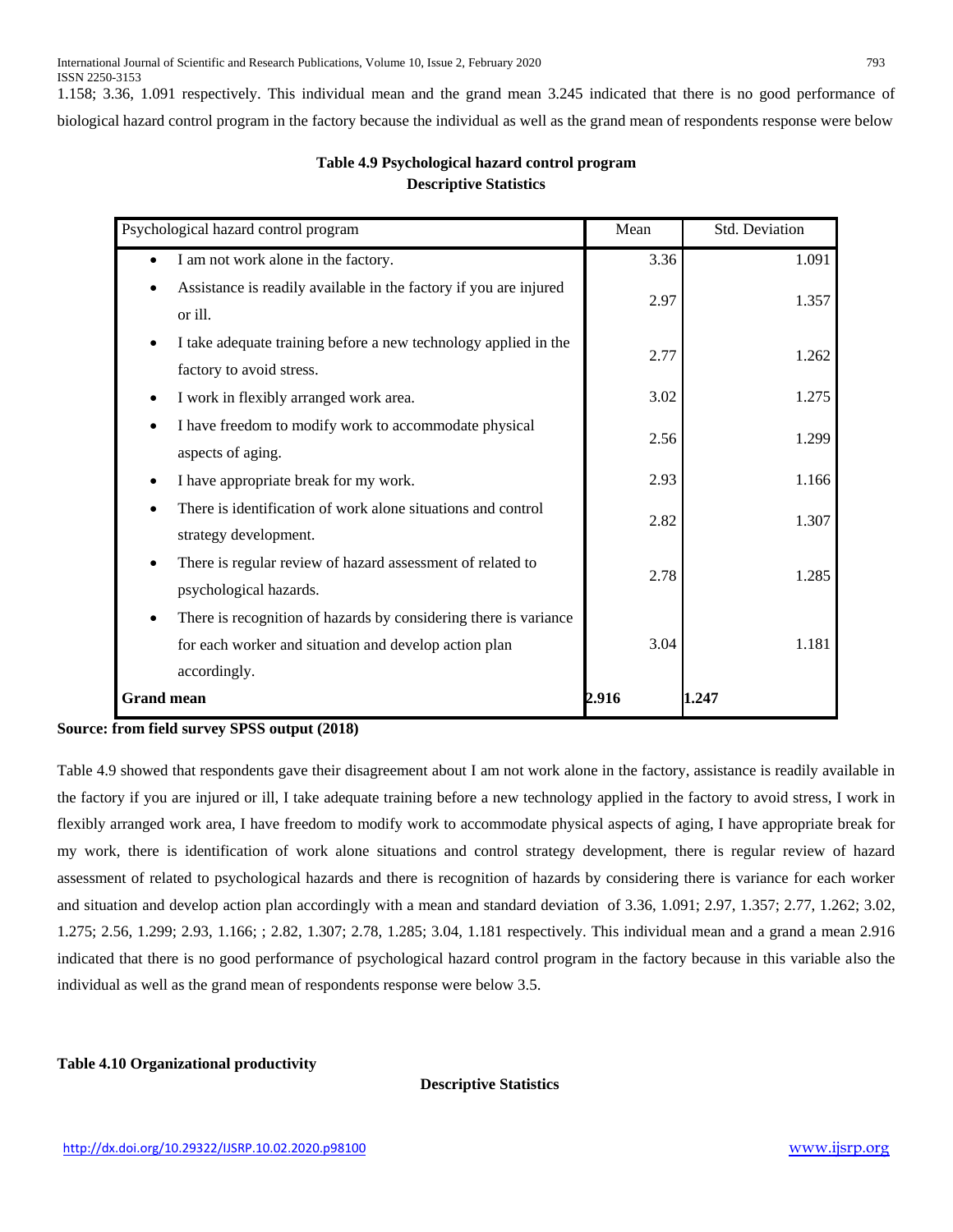| Organizational productivity                                | Mean  | <b>Std. Deviation</b> |
|------------------------------------------------------------|-------|-----------------------|
| Defects/errors in the finished<br>products have decreased. | 3.04  | 1.216                 |
| Problems in the technical                                  |       |                       |
| processes have decreased.                                  |       |                       |
| The quality of raw materials has<br>improved.              | 2.97  | 1.357                 |
|                                                            | 2.73  | 1.246                 |
| <b>Grand mean</b>                                          | 2.913 | 1.273                 |

# **Source: from field survey SPSS output (2018)**

Table 4.10 indicated that respondents gave their disagreement related to defects/errors in the finished products have decrease; problems in the technical processes have decreased and the quality of raw materials has improved with a mean and standard deviation of 3.04, 1.216; 2.97, 1.357; 2.73, 1.246 respectively. Therefore, this individual and the grand mean 2.913 indicated that there is low productivity in Bahir Dar tannery factory because the individual as well as the grand mean of respondents' response were below 3.5.

# **5. SUMMARY, CONCLUSION AND RECOMMENDATIONS**

#### **5.1 Introduction**

This chapter provides a summary of major findings, discussions and conclusions drawn thereof. The researcher then presents the recommendations for both the research and for the policy change and practice.

#### **5.2 Summary of Major Findings**

The study aimed at examining the effect of occupational health and safety program on organizational productivity in Bahir Dar tannery factory based on the questionnaire consisting of 112 employees of the factory by using stratified sampling technique.

#### **5.2.1 Chemical hazard**

The finding showed that there is substantial positive relation between chemical hazard control program and organizational productivity, and

#### **5.2.2 Accidental hazard**

There is medium positive relationship between accidental hazard control program and organizational productivity,

#### **5.2.3 Psychological hazard**

There is medium positive relationship between psychological hazard control program and organizational productivity,

#### **5.2.4 Biological hazard**

There is no positive relationship between biological hazard control and organizational productivity.

# **5.3 Conclusion**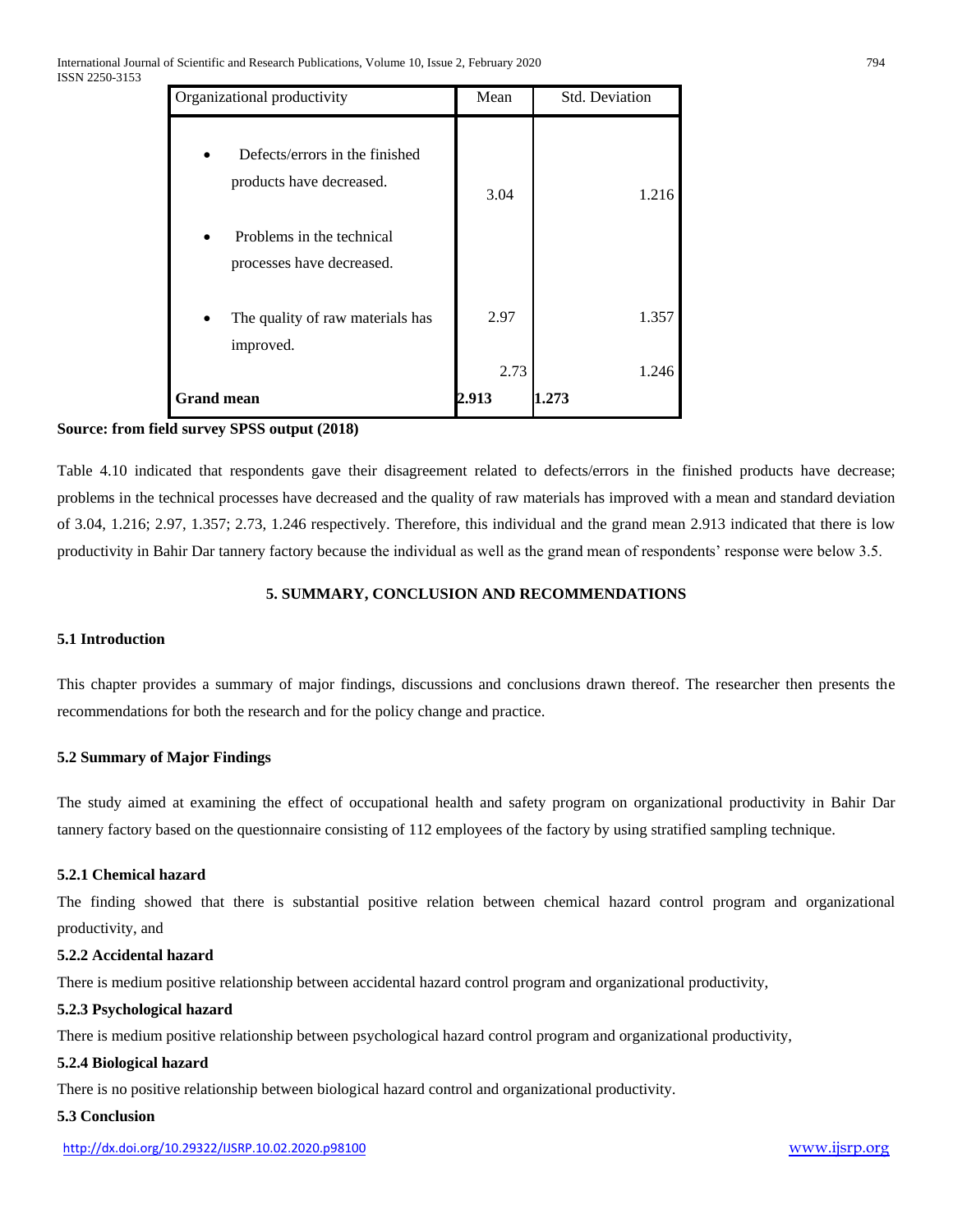International Journal of Scientific and Research Publications, Volume 10, Issue 2, February 2020 795 ISSN 2250-3153 In terms of the stated research hypotheses the following specific empirical findings emerged from the investigation.

The finding of the study indicates that organizational productivity was affected by only three occupational hazard control programs namely; psychological hazard control program, chemical hazard control program and accidental hazard control program from the four occupational hazard control programs.

The finding of the study also indicates that, organizational productivity mostly affected by chemical hazard control program from the four occupational hazard control programs.

The study also revealed that, organizational productivity was not significantly affected by biological hazard control program from the four occupational hazard control programs or biological hazard have no significant effect on organizational productivity.

# **5.4 Recommendation**

Based on the findings and conclusions of the study, the researcher forwards the following recommendations to the management of the factory to alleviate occupational hazards and improve the factory productivity. The management of the factory should follow up every activity related to occupational health and safety program and implement effectively occupational hazard control programs, especially on three occupational hazards namely chemical, accidental and psychological hazard control programs and continuously improve occupational safety and health programs to increase the factory productivity.

# **Limitation and Suggestions for Further Research**

This study focused on the effect of occupational health and safety program on organizational productivity in Bahir Dar tannery factory. Even if the study examined the effect of occupational health and safety program on organizational productivity the study did not consider all occupational health and safety program and its effect on other organizational performance and other manufacturing organizations rather the study concentrate only the effect of four occupational hazard control programs on organizational productivity by omitting other organizational performances in Bahir Dar tannery factory because of basically shortage of time and cost. For further study the researcher proposes that it is better to extend time frame and cost to include other occupational health and safety program such as the effect of psycho social hazard control program, mechanical hazard control program including this research variables these were chemical hazard control program, accidental hazard prevention program, biological hazard control program and psychological hazard control program on the general performance of the organization and on other manufacturing organization.

### **6. REFERENCE**

Ahmad, I., Sattar, A., & Nawaz, A. (2016). occupational health and safety in industries in

developing world. gomal medical science ,1, 5.

ALLI, B. O. (2001). fundamental principles of occupational health and safety.1<sup>st</sup>ed.geneva:

international labour organization.

Apartner for social justice (2004). Occupational health research in developing countries.

American journal of public health , 1.

Areview of situational analysis and needs assessment (2016). Occupational health and safety in

Ethiopia. Ethiopia journal health development , 1.

Armstrong, M. (2006). handbook of human resource management practice.10<sup>th</sup>ed. london;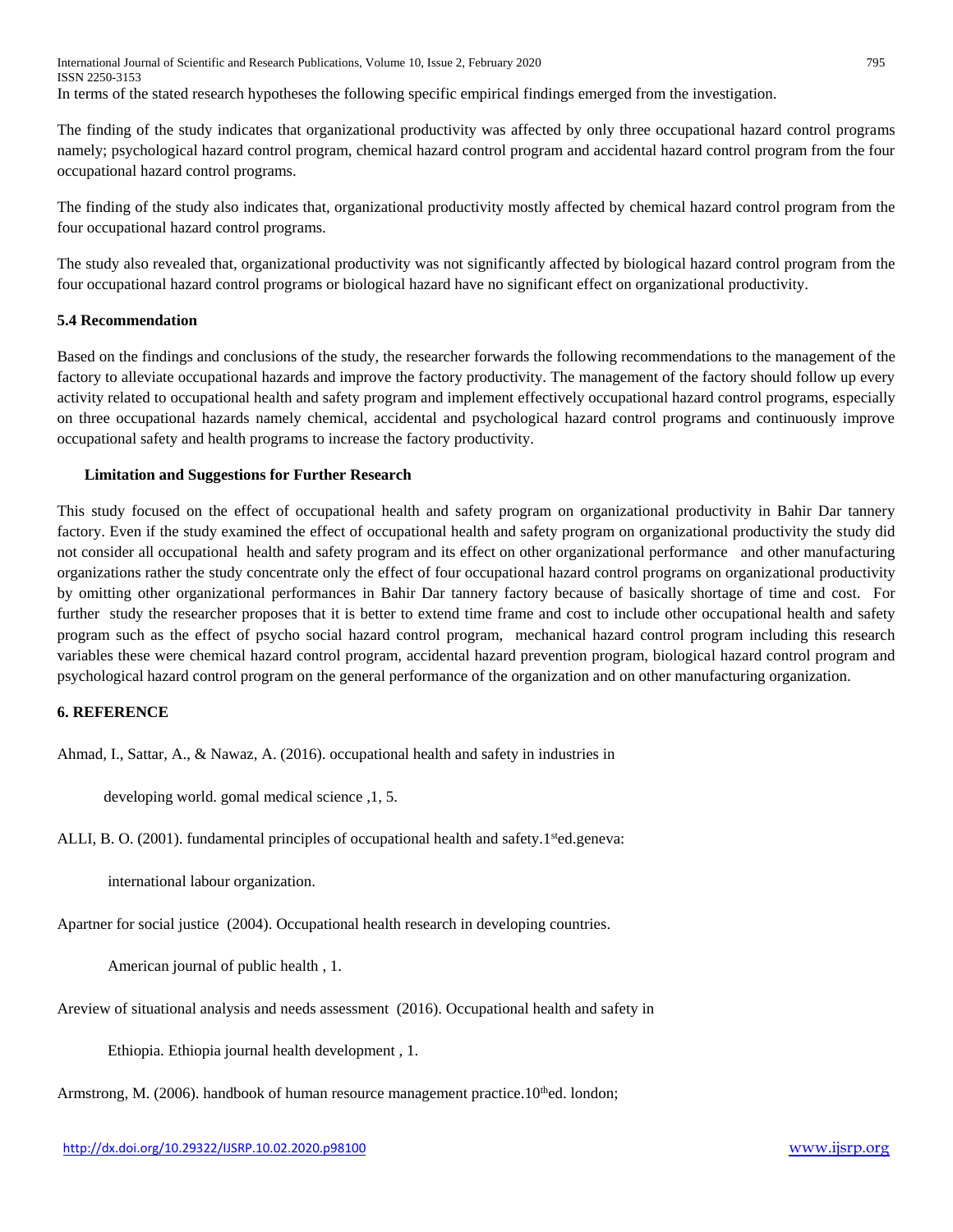Armstrong, M. (2009). Armstrong's Handbook of Human Resource Management Practice. 11th ed. London: Kogan Page Limited.

Bernardin, H. J. (2003). human resource management.  $3^{rd}$ ed. neyork America: mc grew hill.

Committiee, B. D. (2017). *occupational health and safety program of bahirdar tannery factory.*

Bahir Dar: Bahir Dar tannery factory.

- F.cascio, W., & Nambudiri, R. (2013). managing human resource. 8<sup>th</sup>ed. Neyork America: Tata Mc Graw hill education private limited.
- Friend, M. A., & P.kohn, j. (2007). fundamentals of occupational safety and health. 4<sup>th</sup>ed. USA: scarecrow press,inc.
- ILO. (2014). *Safety and health in the use of chemicals at work.* Italy: International training center of the international labour organization.
- Joubert, D. M. (2002).Occupational Health Challenges and Success in Developing Countries: A South African Perspective.‖ International Journal of Occupational and Environmental Health, South Africa
- Mathis, R. L., & H.jackson, j. (2008).  $12<sup>th</sup>$ ed. human resource management. USA: RR Donnelley,inc.; willard,OH.
- McCunney R .(2001). Occupational Health and Medicinal J., 7(4): 3-5. Muchemedzi S, Charamba L (2006) National Health and Safety Training Course. NSSA. Harare.
- Mekdes, T. (2015). *The impact of training and development on employee performance in small enterprise in addis ketema sub city manufacturing sector.* Addis Ababa : Addis Ababa University.
- Misikir, T. (2004). *productivity improvement in Ethiopia leather industry through effective maintenance management.* Addis Ababa: Addis Ababa university.

<http://dx.doi.org/10.29322/IJSRP.10.02.2020.p98100> [www.ijsrp.org](http://ijsrp.org/) Mugenda, O. M. (1999). *Research Methods, Quantitative and Qualitative Approaches.* Nairobi,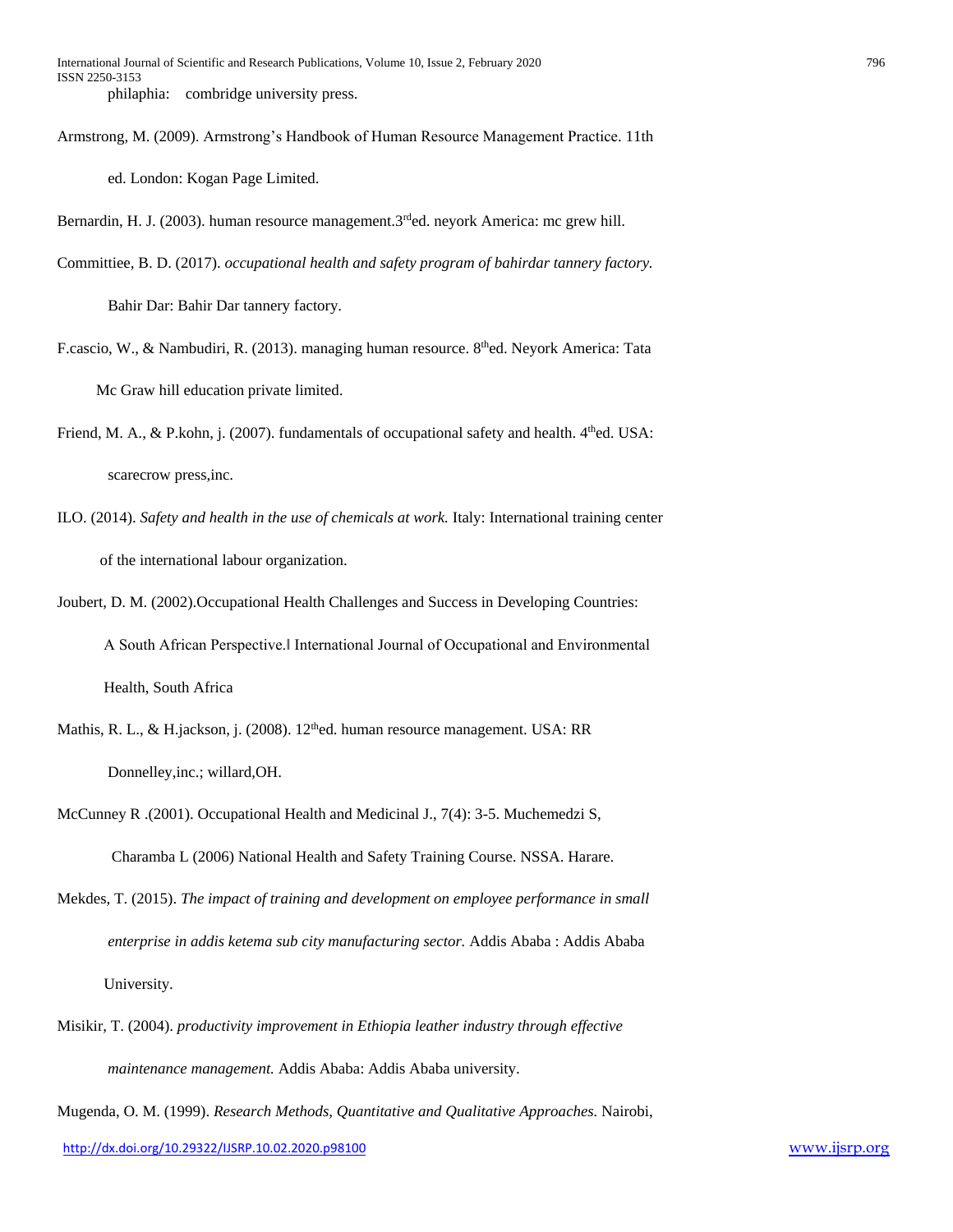Nunnally, J. (1978) Psychometric Theory (2nd ed.), McGraw-Hill, New York.

P.Katsuro, C. T. (2010). Impact of occupational health and safety on worker productivity.

*African journal of business management* , 7

Pryor, P. C. (2012). *Biological hazard.* Australia: Safety Institute of Australia Ltd.

(Regional Committee for Africa Report. (2004). Occupational health and Safety in the African

 Region; Situational Analysis and perspectives. *Fifty-fourth Session (WHO*) Brazzaville, Republic of Congo, Africa, 1-25.

- Sarah Z. Wang, B., & Eva A. Karpinski, M. S. (2016). *psychological health in the workplace.* Mental health commision of canada; Canadan center for occupational health and safety.
- Sembe, f., & Ayuo, a. (2017). effect of selected occupational health and safety management practice on job satisfaction of employee in university compuses in nakuru town kenya. human resource management , 76.
- Singh, n. (2016). Safety and health issues in workers in clothing and. *international journal of home science* , 2-3.
- Singh, z. (2015). health status of textile industry workers . public health and preventive medicine , 142.
- Solomon, t. (2014). the practice and challenges of occupational health and safety. addiss ababa university public administration and develpopment management , 61.

Students, i. o. (2016). *Does Ethiopia have a comparative advantage in the leather industry.* Addis Ababa, Ethiopia : Mines ParisTech Working Paper.

Yamane, T. (1967), *Statistics an introductory analysis*, 2nd edition, New York harger and raw